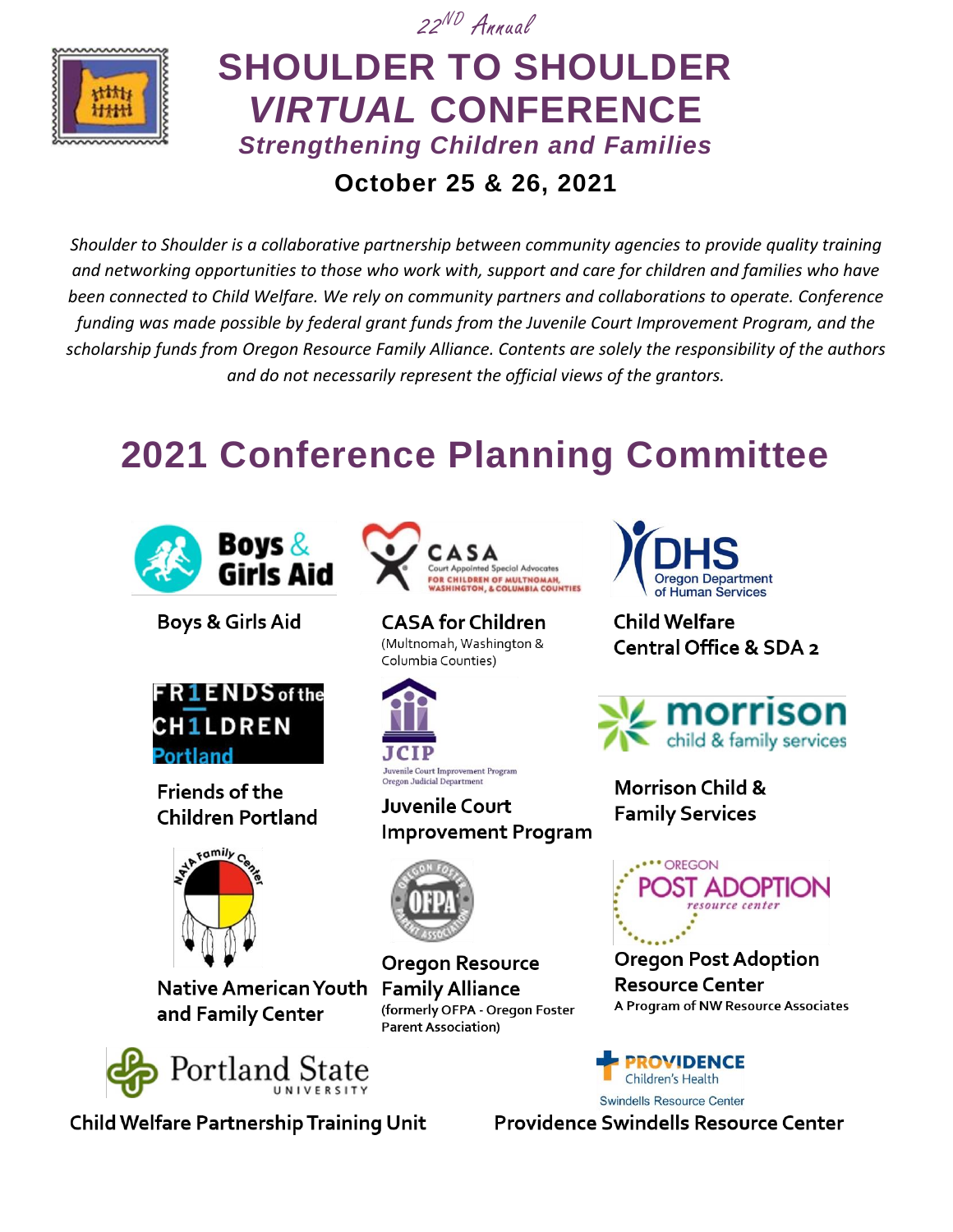# 2021 Shoulder to Shoulder **Virtual Conference**

## **MONDAY, OCTOBER 25 11:00 AM TO 2:30 PM (PST)**



*It's all about relationships:* **How Adults Can Interact with Children to Promote Self-Regulation** 

DR. IRA CHASNOFF



*Creating an Equity-Focused Child and Family Well-being System*

ODHS DEPUTY DIRECTOR APRILLE FLINT-GERNER



*Why TBRI®?*



*Including a message from ODHS Child Welfare Director Rebecca Jones-Gaston*

RENAE DUPUIS Training Specialist at the Karyn Purvis Institute of Child Development

# **TUESDAY, OCTOBER 26 9:00 AM TO 12:30 PM (PST)**



*The strengths and challenges of Native American Families:* **Charting our course as we navigate two worlds**

HILARY WEAVER, DSW



*The Power of being Good Enough*



COREY BEST

*Transracial Parenting:* **How to Talk about Race and Racism**

DR. CHAITRA WIRTA-LEIKER

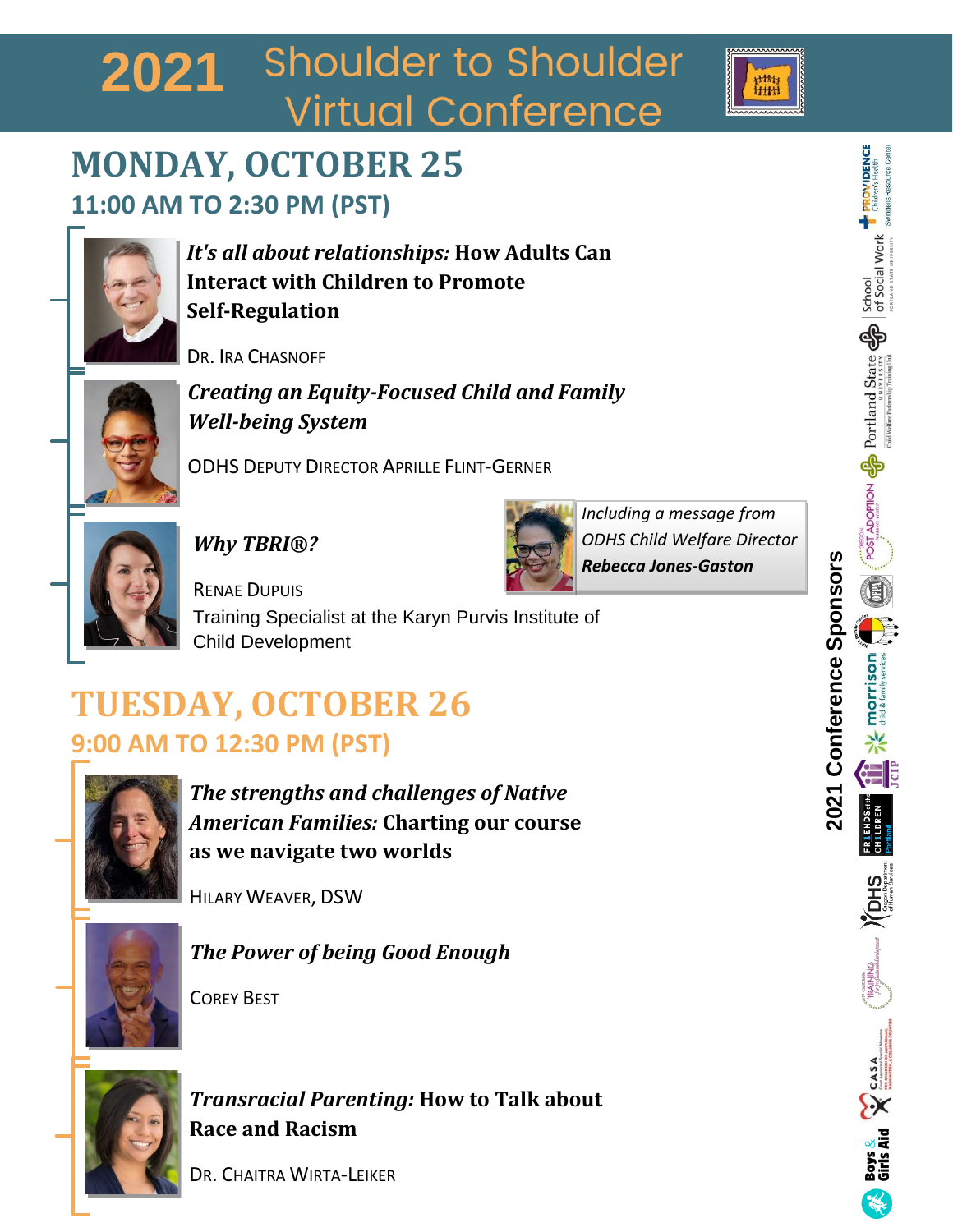### **DAY 1: MON, OCT 25, 2021 11:00 AM - 2:30 PM (PST)**

### Welcome Message 11:00 AM - 11:15 AM

Special message from ODHS Child Welfare Director, Rebecca Jones Gaston.

**Speaker(s):** Rebecca Jones Gaston, ODHS Child Welfare Director

Rebecca became the Child Welfare Director in November 2019 after serving as the executive director of the Social Services Administration at the Maryland Department of Human Services. In that role, she oversaw both child welfare and adult services, which focuses on the needs of the elderly, disabled and vulnerable adults.

Rebecca has worked in human services and child welfare for more than 19 years as a social worker, advocate, therapist, consultant, and administrator. She spent eight years with Casey Family Programs, providing technical assistance to child welfare agencies throughout the United States. Rebecca also served as the national director of a campaign for foster and adoptive families in collaboration with the Ad Council and Children's Bureau. She was a program director with the National Association of Former Foster Care Children of America and a program coordinator for the National Center on Permanency for African American Children at Howard University.

She holds a bachelor's degree in Psychology from Georgetown University and a master's degree in Social Work from the University of Pennsylvania.

#### It's all about relationships: How Adults Can Interact with Children to Promote Self-Regulation 11:15 AM - 12:45 PM [View Handout](https://stsconference.com/handouts/2021/01_IraChasnoff_ItsAllAboutRelationships_Handout.pdf)

Prenatal exposure to alcohol and drugs changes the structure and function of the developing fetal brain, resulting in significant difficulties with behavior and learning. To develop intervention strategies that can have a long-term impact, it is best to understand these difficulties through the lens of self-regulation. Based on Dr. Chasnoff's new book, Guided Growth, and grounded in the knowledge that self-regulation is achieved only through relationships with caring and supportive adults, this session will integrate the sciences of education, brain development, early learning, and behavior management specifically related to children affected by their birth mother's use of drugs and alcohol during pregnancy.

### **Speaker(s):** Dr. Ira Chasnoff, MD

Ira Chasnoff, MD, an award-winning author, researcher and lecturer, is president of NTI Upstream and a Professor of Clinical Pediatrics at the University of Illinois College of Medicine in Chicago. He is one of the nation's leading researchers in the field of child development and the effects of maternal alcohol and drug use on the newborn infant, child, and adolescent. His research projects include multiple studies of the long-term cognitive, behavioral and educational developmental effects of prenatal exposure to alcohol, marijuana, and illicit drugs; strategies for screening pregnant women for substance use; the effects on birth outcome of prenatal treatment and counseling for pregnant women who misuse or abuse alcohol and other drugs; innovative treatment approaches for children affected by prenatal exposure to alcohol or illicit drugs, and effective policy development that benefits children, families, and society as a whole.

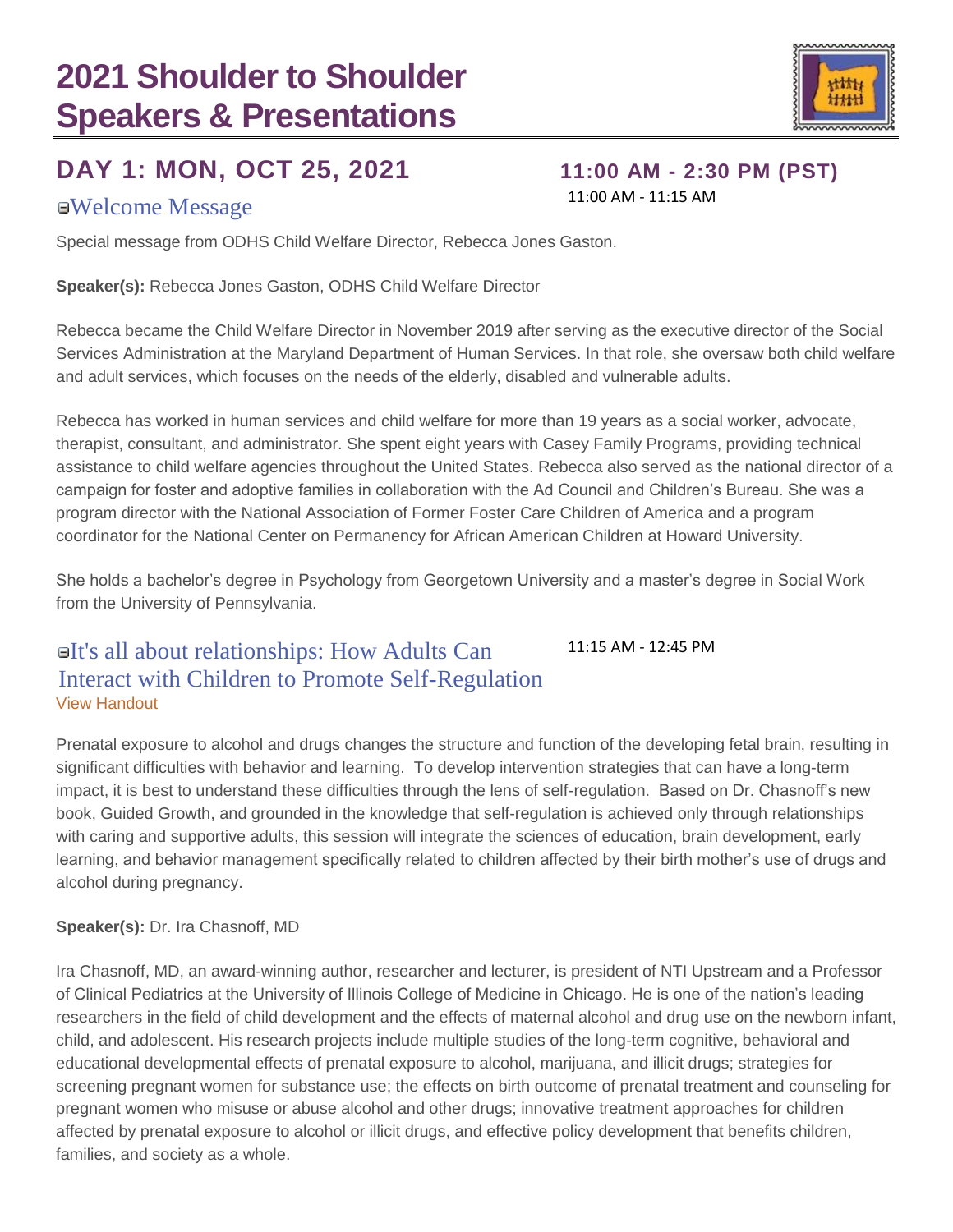

Dr. Chasnoff led the development and operation of a laboratory preschool classroom to develop specific interventions for children prenatally exposed to alcohol and other drugs and developed a model Head Start Family Service Center for children and their families at risk from drugs and the drug-seeking environment. In addition, Dr. Chasnoff directed one of five national sites conducting research into the integration of behavioral health interventions into primary health care services for high-risk children and their families, and through this project studied the impact of concurrent planning on permanency placement for children in the foster care system.

Since 2002, Dr. Chasnoff has been leading cutting edge research into innovative treatment for children with Fetal Alcohol Spectrum Disorders (FASD) and served as principal investigator for the development of a treatment intervention that has been recognized as an evidence-based model of therapy for children with FASD.

#### Creating an Equity-Focused Child and Family Well-being System 1:00 PM - 1:25 PM [View Handout](https://stsconference.com/handouts/2021/02_AFG_EquityCWSystemPresentation.pdf)

Join us in a conversation with Oregon Child Welfare Division Deputy Director, Aprille Flint-Gerner, who will share how the Oregon Child Welfare Division Vision for Transformation is creating an equity-focused child and family wellbeing system.

**Speaker(s):** Aprille Flint-Gerner, ODHS Deputy Director

Aprille Flint-Gerner is the Oregon Department of Human Services (ODHS) Child Welfare Deputy Director of Equity, Training and Workforce Development

Oregon Child Welfare Division Deputy Director Aprille Flint-Gerner is a social worker with over 25 years of public service ensuring sound implementation and provision of social work "best practices" as well as culturally appropriate, trauma-informed services and supports to children, youth, families, communities and Tribal Nations. She is considered an expert in many promising practice frameworks in child welfare and human services having worked in various systems in both California and Nevada. With a strong commitment to promoting equity and inclusion and modeling cultural humility, and an awareness of how healthy relationships can shift organizational culture, she has helped countless leaders and organizations work towards transformation of the human service workforce.

Aprille's past work includes serving as the Child Welfare Workforce Development Manager at the University of Nevada Las Vegas where she created, implemented, and managed effective workforce development assessment and training to Nevada child welfare workers, supervisors, and providers. Aprille is very active with several initiatives aimed at eliminating disparate outcomes for youth most impacted by the child welfare and juvenile justice systems.

### Why TBRI®? 1:30 PM - 2:30 PM

### [View Handout](https://stsconference.com/handouts/2021/03_RenaeMDupuis_WhyTBRI.pdf)

Trust-Based Relational Intervention (TBRI®) is an attachment-based, trauma-informed intervention, designed to meet the complex needs of vulnerable children. With an emphasis on connection, the intervention is based on years of attachment, sensory processing, and neuroscience research. In this session, Renae M. Dupuis, Training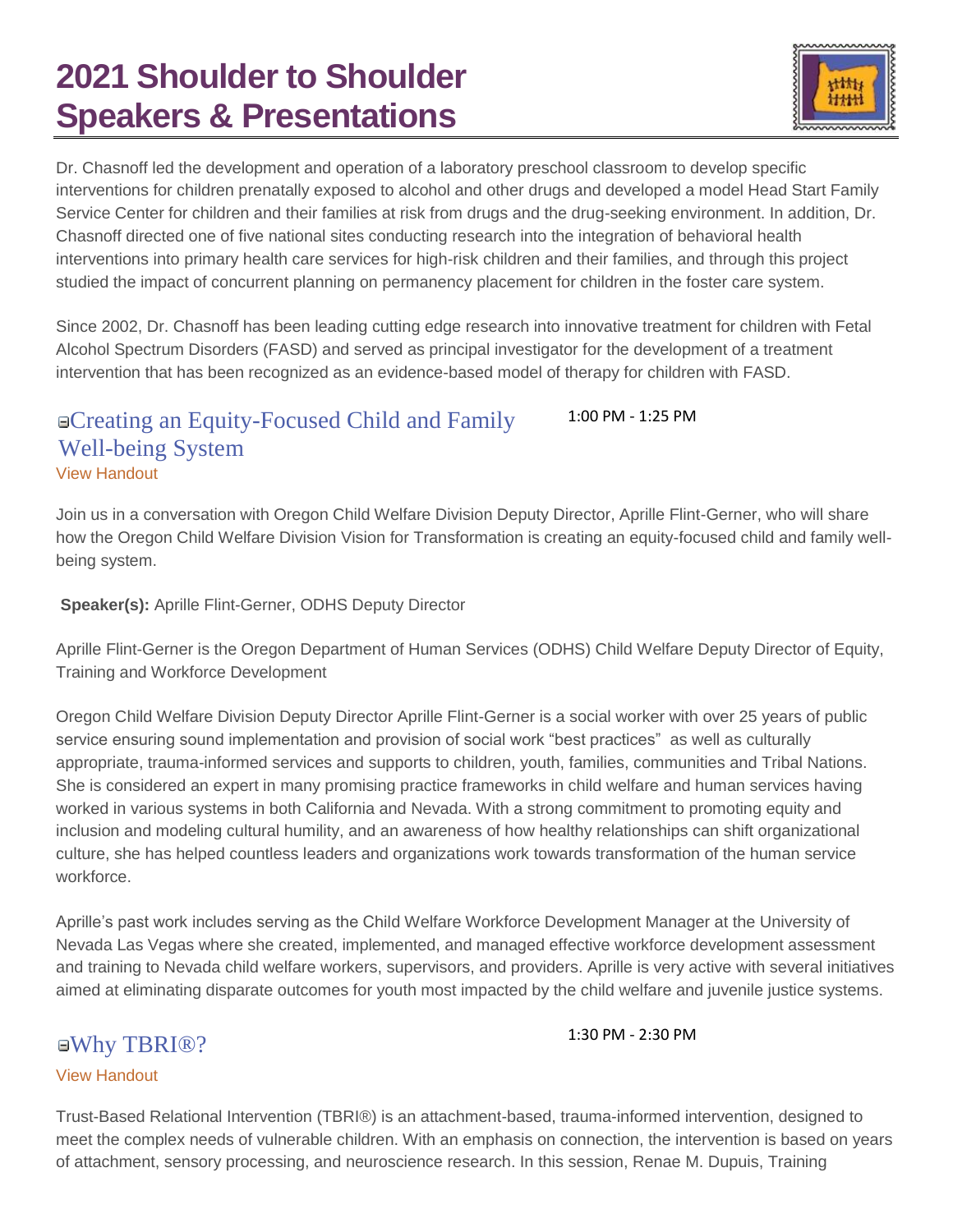

Specialist at the Karyn Purvis Institute of Child Development, will provide an overview of TBRI principles and their application in healing environments. Parents and professionals will cultivate a deeper understanding of how they can better address attachment needs and fear-based behaviors. Designed for those new to TBRI and a refresher for current TBRI Practitioners, this session will provide encouragement and support for the healing journey.

**Speaker(s):** Renae Dupuis, M.Div.

Renae M. Dupuis, M.Div. R-HYI, R-TSHYI, is a teacher, speaker, writer, and advocate in Southern California and a Regional Training Specialist for the Karyn Purvis Institute of Child Development (KP ICD) at TCU.

As an adoptive parent of two children with complex developmental trauma, Renae experienced first-hand the significant impact of TBRI (Trust-Based Relational Intervention) on the healing journey during her time as an Intensive Treatment Foster Parent. In 2015, Renae joined OC United and developed the RESPITE (Resources, Education, & Support for Parents | Interventions for Trauma-Sensitive Environments) Program at OC United, providing healing opportunities for individuals, families, and communities who have experienced individual and collective trauma. While serving as the Director of Trauma and Whole-Person care at OC United, she has developed a library of compassion expansion and self-care tools. She has mentors graduate and undergraduate students from Cal State Fullerton, Hope International, Chapman University, Vanguard, Baylor, and Biola as the Field Instructor for OC United's Internship Program.

Renae completed her Masters in Divinity from Fuller Theological Seminary in 2013 and is a Trainer/Facilitator for: Empowered to Connect, ACE Interface, Living Compass Community Wellness, and Making Sense of Your Worth. As Chaplain at CHOC Children's Hospital, she was on the Trauma response team, and is a Steering Committee member of the Orange County Trauma-Informed Network of Care, developing a robust community network of referral and buffering systems to reduce the impact of Adverse Childhood and Community Experiences.

Renae joined the Purvis Institute in 2021 and loves to visit other places but calls Southern California home, where she resides with her husband (who is also a TBRI Practitioner) and her two teenage daughters.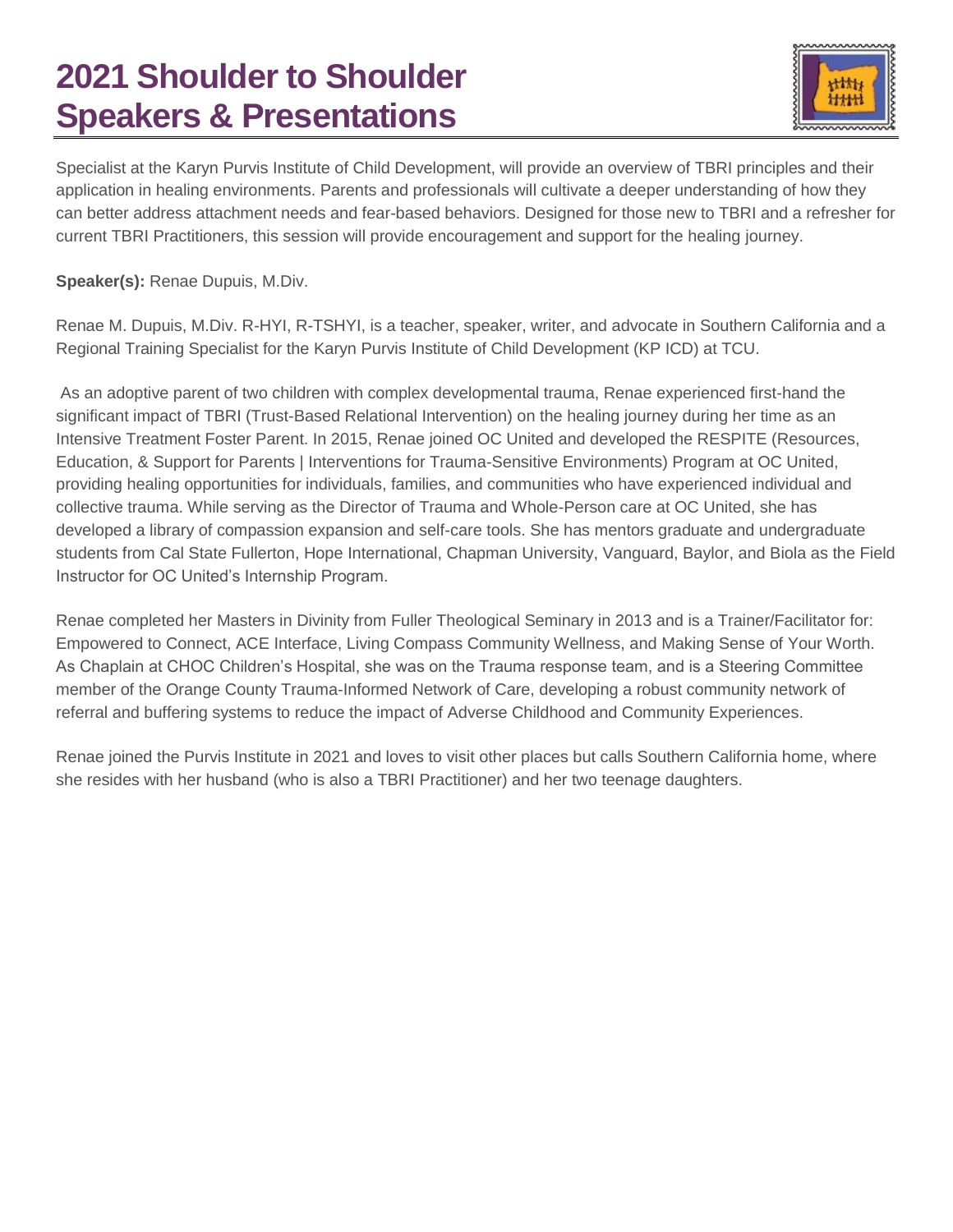### **DAY 2: TUES, OCT 26, 2021 9:00 AM - 12:30 PM (PST)**

The strengths and challenges of Native American Families: Charting our course as we navigate two worlds

[View Handout](https://stsconference.com/handouts/2021/04_HilaryWeaver_StrengthsChallengesofNativeAmericanFamilies.pdf)

Strong families are central to the wellbeing of Native American Peoples. In the United States, many policies and institutions have undermined families and created challenges for wellbeing, both in the past and in present times. Despite that fact, Native American families maintain many strengths that foster wellbeing and these strengths can help us chart a path forward. Examples will be highlighted from the Healthy Living in Two Worlds program that was designed to cultivate wellbeing in urban Native American youth and the Council on Social Work Education Statement of Accountability and Reconciliation for Harms Done to Indigenous and Tribal Peoples.

### **Speaker(s):** Hilary Weaver, DSW

Hilary N. Weaver, DSW, is a professor and associate dean for diversity, equity and inclusion in the University at Buffalo School of Social Work. As a social worker, educator and researcher, most of her work focuses on the importance of culture in helping processes with a particular focus on Indigenous Peoples and a secondary focus on refugees. She views both through the lens of the common experience; these populations are often displaced people who have experienced trauma and are enveloped in foreign cultural contexts. She is Lakota and has lived much of her adult life in Haudenosaunee territory in Western New York.

Weaver has presented her work regionally, nationally and internationally including multiple times at the United Nations Permanent Forum on Indigenous Issues (2005-2008, 2013-2018). Her publications include many authored, co-authored and edited books, including "Explorations in Cultural Competence: Journeys to the Four Directions" (2005). She edited the well-received book, "Social Issues in Contemporary Native America: Reflections from Turtle Island" (2014). She is at work on a book on contemporary Native American issues viewed through the dual lenses of trauma and resilience.

Weaver has received funding from the National Cancer Institute to develop and test "Healthy Living in Two Worlds," a culturally grounded wellness curriculum for urban Native American youth. She is a member of NASW and CSWE and serves as president of the Indigenous and Tribal Social Work Educators' Association. In recognition of her lifelong contributions to promote American Indians in social work education, in 2017 she was the youngest person to be awarded the American Indian Elder Award from the Indigenous and Tribal Social Work Educators' Association.

### ■The Power of being Good Enough 10:15 AM - 11:15 AM

### [View Handout](https://stsconference.com/handouts/2021/05_CoreyBest_Handouts_3-ReferenceArticles.pdf)

Corey will enlighten guests as he explores his view of partnering with parents, youth, young adults and the adaptive value of investing in HOPE. Co-creating safe, strong and supported communities is achieved through mutual respect, cultural/racial humility, shifts in practices and the fundamental belief that all voices embody the collective experiences that will ensure we live up to the vision we have for child and community welfare. During the conversation with, Corey will uncover meaningful examples of what it takes to live the value of belonging, racial

9:00 AM - 10:00 AM